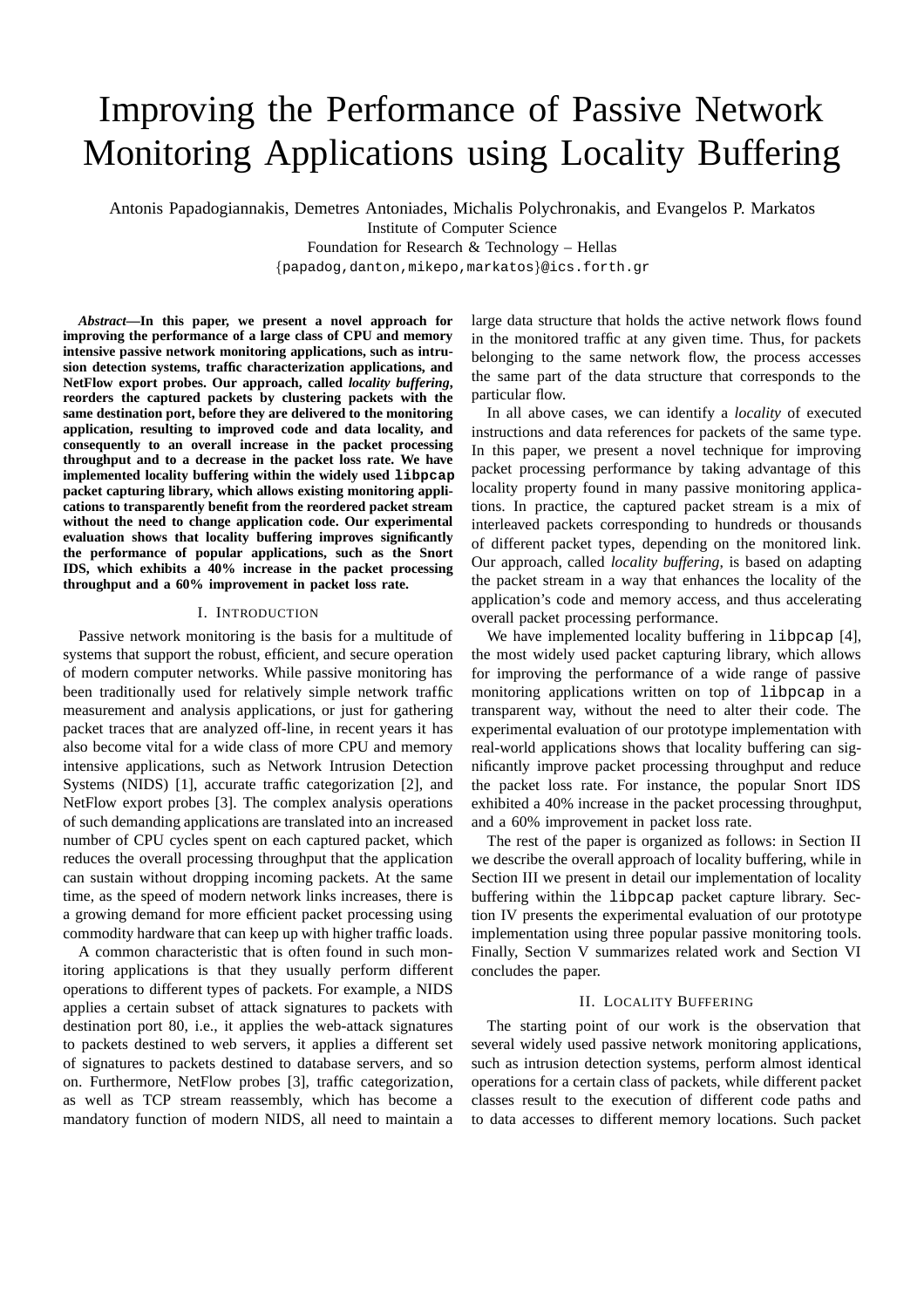

Fig. 1. The effect of locality buffering on the incoming packet stream.

classes include the packets of a particular network flow, i.e., packets with the same protocol, source and destination IP addresses, and source and destination port numbers, or even wider classes such as all packets of the same application-level protocol, e.g., all HTTP, FTP, or BitTorrent packets.

Consider for example a NIDS like Snort [1]. Each arriving packet is first decoded according to its Layer 2–4 protocols, then it passes through several *preprocessors*, which perform various types of processing according to the packet type, and finally it is delivered to the main inspection engine, which checks the packet protocol headers and payload against a set of attack signatures. According to the packet type, different preprocessors may be triggered. For instance, IP packets go through the IP defragmentation preprocessor, which merges fragmented IP packets, TCP packets go through the TCP stream reassembly preprocessor, which reconstructs the bidirectional application level network stream, while HTTP packets go through the HTTP preprocessor, which decodes and normalizes the HTTP protocol fields. Similarly, the inspection engine will check each packet only against a subset of the available attack signatures, according to its type. Thus, packets destined to a Web server will be checked against the subset of signatures tailored to Web attacks, FTP packets will be checked against FTP attack signatures, and so on.

When checking a newly arrived packet, the corresponding preprocessor(s) code, signature subset, and data structures will be fetched into the CPU cache. Since packets of many different types will likely be highly interleaved in the monitored traffic mix, different data structures and code will be constantly alternating in the cache, resulting to cache misses and reduced performance. The same effect occurs in other monitoring applications, such as NetFlow collectors or traffic classification applications, in which arriving packets are classified according to the network flow in which they belong to, which results to updates in a corresponding entry of a hash table. If many concurrent flows are active in the monitored link, their packets will arrive interleaved, and thus different portions of the hash table will be constantly being transferred in and out of the cache, resulting to poor performance.

The above observations motivated us to explore whether changing the order in which packets are delivered from the OS to the monitoring application improves packet processing performance. Specifically, we speculated that rearranging the captured traffic stream in such a way that packets of the same class are delivered to the application in "batches" would improve the locality of memory accesses, and thus reduce the overall cache miss ratio. This rearrangement can be conceptually achieved by buffering arriving packets into separate "buckets," one for each packet class, and emptying

TABLE I SNORT'S PERFORMANCE USING A SORTED TRACE

| Performance metric                            | Original trace | Sorted trace |
|-----------------------------------------------|----------------|--------------|
| Throughput (Mbit/sec)                         | 188.39         | 286.18       |
| Cache Misses (per packet)                     | 18.86          | 2.79         |
| $\overline{\text{Clock}}$ Cycles (per packet) | 48.978.76      | 30,846.89    |

each bucket at once, either whenever it gets full, or after some predefined timeout since the arrival of the first packet of the bucket. For instance, if we assume that packets with the same destination port number correspond to the same class, then any interleaved packets destined to different network services will be rearranged so that packets to the same service are delivered back-to-back to the monitoring application, as depicted in Figure 1.

Choosing the destination port number as a class identifier strikes a good balance between the number of required buckets and the achieved locality. Indeed, choosing a more fine-grained classification scheme, such as a combination of the destination IP address and port number, would require a tremendous amount of buckets, and would probably just add overhead, since most of the applications of interest to this work perform (5-tuple) flow-based classification anyway. At the same time, packets destined to the same port usually correspond to the same application-level protocol, so they will trigger the same Snort signatures and preprocessors, or will belong to the same or "neighboring" entries in a network flow hash table.

To get an estimation of the feasibility and the magnitude of improvement that locality buffering can offer, we performed a preliminary experiment whereby we sorted off-line the packets of a network trace based on the destination port number, and fed it to a passive monitoring application. This corresponds to applying locality buffering using buckets of infinite size. Details about the trace and the experimental environment are discussed in Section IV. We ran Snort [1] using both the sorted, as well as the original trace, and measured the processing throughput (trace size divided by the measured user plus system time), L2 cache misses, and CPU cycles of the application. Snort was configured with all the default preprocessors and signature sets enabled (2833 rules and 11 preprocessors). The L2 cache misses and CPU clock cycles were measured using the PAPI library [5], which utilizes the hardware performance counters.

Table I summarizes the results (each measurement was repeated 100 times, and we report the average values). We see that sorting results to a significant improvement of more than 50% in Snort's packet processing throughput, L2 cache misses are reduced by more than 6 times, and 40% less CPU cycles are consumed.

From the above experiment, we see that there is a significant potential of improvement in packet processing throughput using locality buffering. However, in practice, rearranging the packets of a continuous packet stream can only be done in short intervals, since we cannot indefinitely wait to gather an arbitrarily large number of packets of the same class before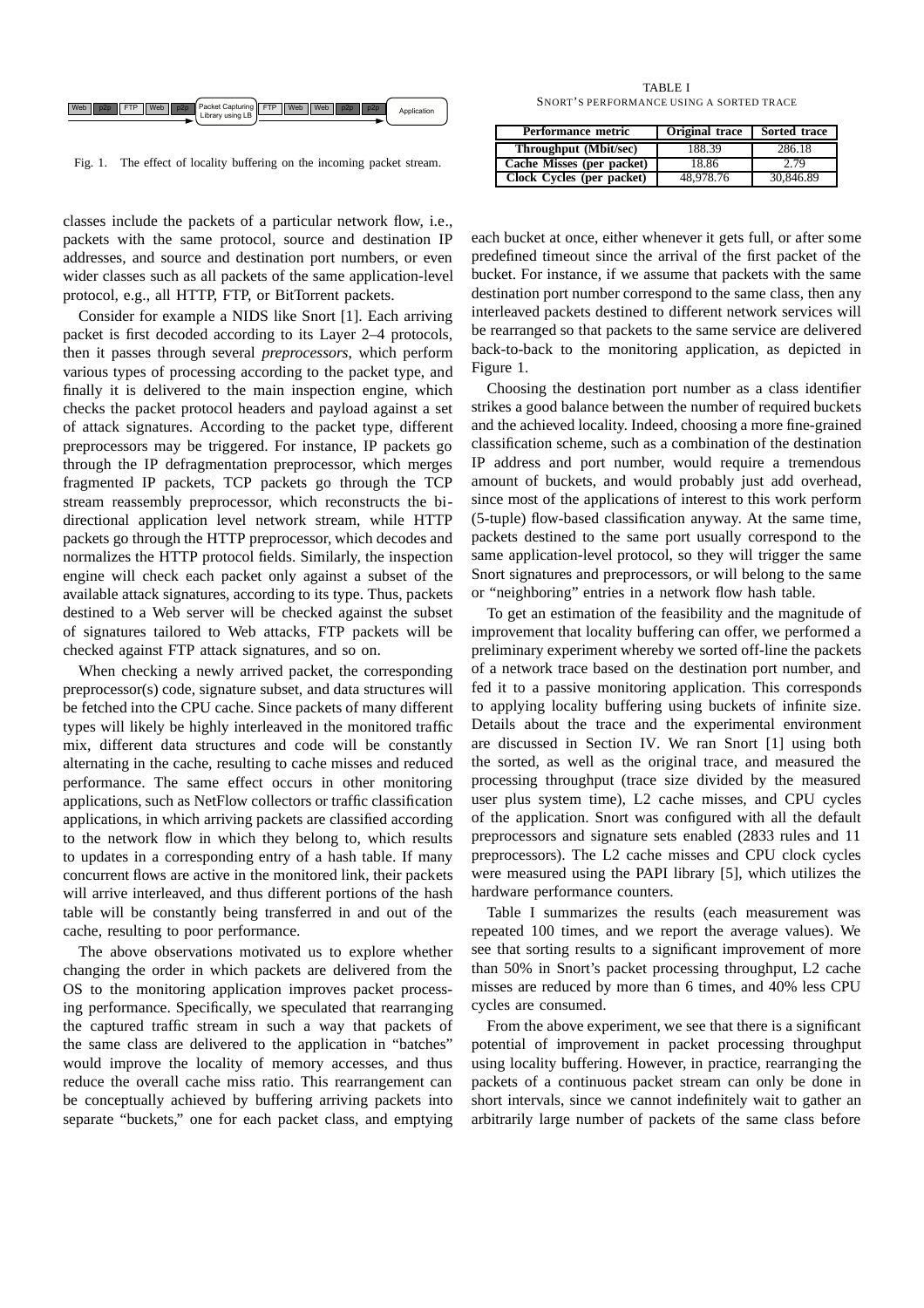delivering them to the monitoring application—the captured packets have to be eventually delivered to the application within a short time interval (in our implementation, in the orders of milliseconds). Note that slightly relaxing the inorder delivery of the captured packets results to a delay between capturing the packet, and actually delivering it to the monitoring application. However, such a sub-second delay does not actually affect the correct operation of the monitoring applications that we consider in this work (delivering an alert or reporting a flow record a few milliseconds later is totally acceptable). Furthermore, packet timestamps are computed *before* locality buffering, and are not altered in any way, so any inter-packet time dependencies remain intact.

### III. IMPLEMENTATION WITHIN LIBPCAP

We have chosen to implement locality buffering within libpcap, the most widely used packet capturing library, which is the basis for a multitude of passive monitoring applications. Typically, applications read the captured packets through a call such as pcap\_next, one at a time, in the same order as they arrive to the network interface. By incorporating locality buffering withing libpcap, monitoring applications continue to operate as before, taking advantage of locality buffering in a transparent way, without the need to alter their code or linking them with extra libraries. Indeed, the only difference is that consecutive calls to pcap\_next or similar functions will most of the time return packets with the same destination port number, depending on the availability and the time constraints, instead of highly interleaved packets with different destination port numbers.

## *A. Periodic Packet Stream Sorting*

In libpcap, whenever the application attempts to read a new packet, e.g., through a call to pcap\_next, the library reads a packet from the kernel through a recv call, and delivers it to the application. That is, the packet is copied from kernel space to user space, in a small buffer equal to the maximum packet size, and then pcap\_next returns a pointer to the beginning of the new packet.

So far, we have conceptually described locality buffering as a set of buckets, with packets with the same destination port ending up into the same bucket. One straightforward implementation of this approach would be to actually maintain a separate buffer for each bucket, and copy each arriving packet to its corresponding buffer. However, this has the drawback that an extra copy is required for storing each packet to the corresponding bucket, right after it has been fetched from the kernel through recv.

In order to avoid extra packet copy operations, which incur significant overhead, we have chosen an alternative approach. We distinguish between two different phases: the packet *gathering* phase, and the packet *delivery* phase. We have modified the single-packet-sized buffer of libpcap to hold a large number of packets, instead of just one. During the packet gathering phase, newly arrived packets are written sequentially into the buffer, by increasing the buffer offset in





Fig. 2. Using an indexing table with a linked list for each port, the packets are delivered to the application sorted by their destination port.

the recv call, until the buffer is full, or a certain timeout has expired.

Instead of arranging the packets into different buckets, which requires an extra copy operation for each packet, we maintain an indexing structure that specifies the order in which the packets in the buffer will be delivered to the application during the delivering phase. This indexing structure is illustrated in Figure 2. The index consists of a table with 64K entries, one for each port number. Each entry of the table points to the beginning of a linked list that holds references to all packets within the buffer with the particular destination port. In the packet delivery phase, traversing each list sequentially, starting from the first non-empty port number entry, allows for delivering the packets of the buffer ordered according to their destination port. In this way we achieve the desired packet sorting, while, at the same time, all packets remain in place, in the initial memory location where they had been written by recv, avoiding extra costly copy operations. In the following, we discuss the two phases in more detail.

In the beginning of each packet gathering phase the indexing table is zeroed using memset. For each arriving packet, we perform a simple protocol decoding for determining whether it is a TCP or UDP packet, and consequently extract its destination port number. Then, a new reference for the packet is added to the corresponding linked list. For non-TCP or non-UDP packets, a reference is added into a separate list. The information that we keep for every packet in each node of the linked lists includes the packet's length, the precise timestamp of the time when the packet was captured, and a pointer to the actual packet data in the buffer.

Instead of dynamically allocating memory for new nodes in the linked lists, which would be an overkill, we pre-allocate a large enough number of spare nodes, equal to the maximum number of packets that can be stored in the buffer. Whenever a new reference has to be added to a linked list, a spare node is picked. Also, for fast insertion of new nodes at the end of the linked list, we keep a table with 64K pointers to the tail of each list.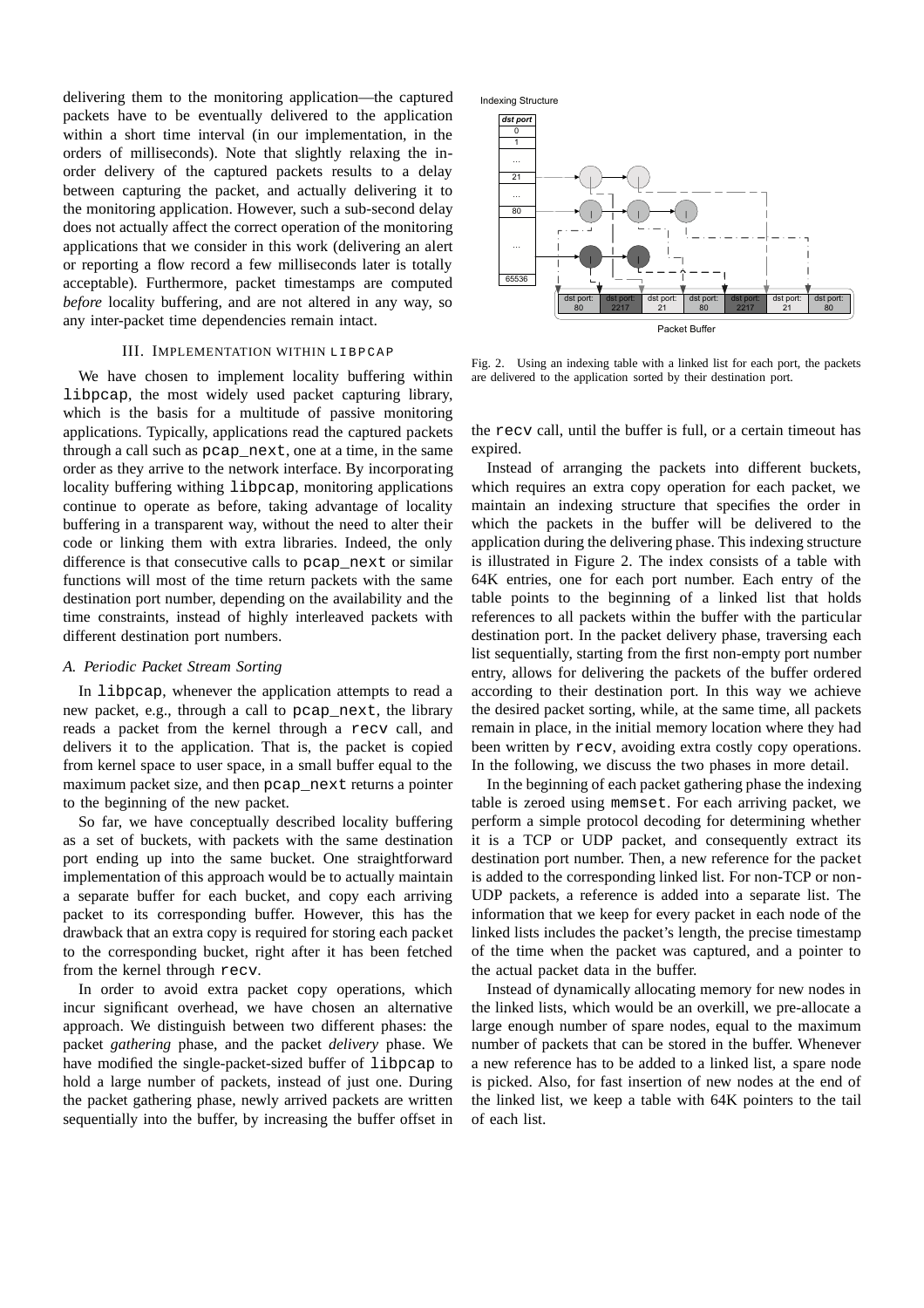The system continues to gather packets until the buffer becomes full, or a certain timeout has elapsed. The timeout ensures that if packets arrive with a low rate, the application will not wait too long for receiving the next batch of packets. We use 100ms as the default timeout in our prototype implementation, but both the timeout and the buffer size can be defined by the user. The buffer size and the timeout are two significant parameters of our approach, since they influence the number of sorted packets that can be delivered to the application in each batch. Depending on how intensive each application is, this number of packets determines the benefit in its performance. In Section IV we examine the effect that the number of packets in each batch has on overall performance using three different passive monitoring applications.

Upon the end of the packet gathering phase, packets can be delivered to the application following the order imposed from the indexing structure. For that purpose, we keep a pointer to the list node of the most recently delivered packet. Starting from the beginning of the index table, whenever the application requests a new packet, e.g., through pcap\_next, we return the packet pointed either by the next node in the list, or, if we have reached the end of the list, by the first node of the next non-empty list. The latter happens when all the packets of the same destination port have been delivered (i.e., the bucket has been emptied), so conceptually the system continues with the next non-empty group.

# *B. Using a Separate Thread for Packet Gathering*

A drawback of the above implementation is that during the packet gathering phase, the CPU remains idle most of the time, since no packets are delivered to the application for processing in the meanwhile. Reversely, during the processing of the packets that were captured in the previous packet gathering period, no packets are stored in the buffer. In case that the kernel's socket buffer is small and the processing time for the current batch of packets is increased, it is possible that a significant number of packets may get lost by the application, in case of high traffic load.

Although in practice this effect does not degrade performance due to the very short timeouts used (e.g. 100ms), as we show in Section IV, we can improve further the performance of locality buffering by employing a separate thread for the packet gathering phase, combined with the usage of two buffers instead of a single one. The separate packet gathering thread receives the packets from the kernel and stores them to the *write buffer*, and also updates its index. In parallel, the application receives packets for processing from the main thread of libpcap, which returns the already sorted packets of the second *read buffer*. Each buffer has its own indexing table.

Upon the completion of both the packet gathering phase, i.e., after the timeout expires or when the write buffer becomes full, and the parallel packet delivery phase, the two buffers are swapped. The write buffer, which now is full of packets, turns to a read buffer, while the now empty read buffer becomes a write buffer. The whole swapping process is as simple as

swapping two pointers, while semaphore operations ensure the thread-safe exchange of the two buffers.

# IV. EXPERIMENTAL EVALUATION

In this section, we present the experimental evaluation of our prototype implementation of locality buffering. Our experimental environment consists of two PCs interconnected through a Gigabit switch. The first PC is used for traffic generation, which is achieved by replaying real network traffic traces at different rates using tcpreplay [6]. We used a full payload trace captured at the access link that connects an educational network with thousands of hosts to the Internet. The trace contains 1,698,902 packets, corresponding to 64,628 different network flows, totaling more than 1 GB in size.

By rewriting the source and destination MAC addresses in all packets, the generated traffic can be sent to the second PC, the passive monitoring sensor, which captures the traffic and processes it using different monitoring applications. The passive monitoring sensor is equipped with an Intel Xeon 2.40 GHz processor with 512 KB L2 cache and 512 MB RAM running Debian Linux (kernel version 2.6.18). The kernel socket buffer size was set to 16 MB, in order to minimize packet loss due to packet bursts.

We tested the performance of the monitoring applications on top of three different versions of libpcap: the original version, our modified version that employs locality buffering, and a third version with the optimized locality buffering approach that uses a separate thread for storing incoming packets. For each setting, we measured the application's user and system time using the UNIX time utility. Furthermore, we measured the L2 cache misses and the CPU clock cycles by reading the CPU performance counters through the PAPI library [5]. Finally, an important metric that was measured is the percentage of packets being dropped by libpcap, which usually happens when replaying the traffic in high rates, due to high CPU utilization.

Traffic generation begins after the application has been initiated. The application is terminated immediately after capturing the last packet of the replayed trace. All measurements were repeated 10 times, and we report the average values. Due to space constraints, we focus mostly on the discussion of our experiments using Snort, which is the most resource-intensive among the tested applications. However, we also briefly report our experiences with Fprobe and Appmon.

# *A. Snort*

We ran Snort using its default configuration, in which almost all of the available rule sets and preprocessors are enabled. Snort loaded 2833 rules, while 11 preprocessors were active.

Initially, we examine the effect that the size of the buffer in which the packets are sorted has on the overall application performance. We vary the size of the buffer from 100 to 16000 packets while replaying the network trace at a constant rate of 100 Mbit/sec. Using a 100 Mbit/sec rate, no packets were dropped. We do not use any timeout in these experiments for packet gathering. As long as we send traffic at constant rate,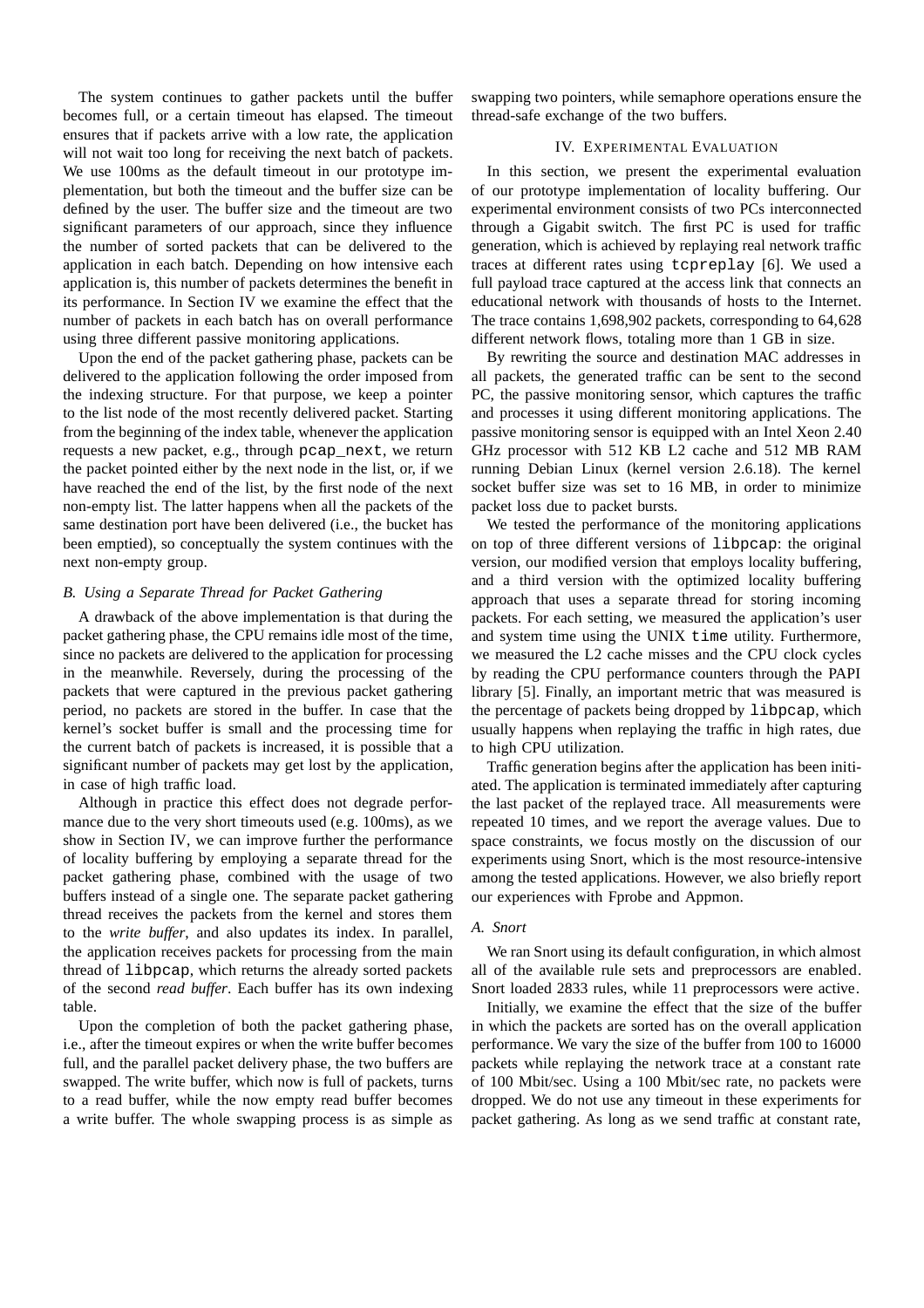

Fig. 3. Snort's user plus system time as a function of the buffer size for 100 Mbit/s traffic.

Fig. 4. Snort's L2 cache misses as a function of the buffer size for 100 Mbit/s traffic.



the buffer size determines how long the packet gathering phase will last. Figure 3 shows the user plus system time of Snort for processing the replayed traffic using the different libpcap versions. Figures 4 and 5 present the per-packet L2 cache misses and clock cycles respectively.

We observe that increasing the size of the buffer results to lower user time, fewer cache misses and clock cycles, and generally to an overall performance improvement. This is because using a larger packet buffer offers better possibilities for effective packet sorting, and thus to better memory locality. However, increasing the size from 4000 to 16000 packets gives only a slight improvement. Based on this result, we consider 4000 packets as optimum buffer size in our experiments. For a rate of 100 Mbit/sec, 4000 packets roughly correspond to an 160 millisecond period at average.

We can also notice that using locality buffering we achieve a significant reduction on the L2 cache misses from 23.7 per packet to 10.5, when using a 4000 packets buffer, which is an improvement of 2.26 times against Snort with the original libpcap library. Also, Snort's user time and clock cycles are significantly reduced, making it faster by more than 40%.

Comparing our two different implementations, they result to similar performance in all the metrics measured. The modified version of libpcap that uses a separate thread for storing packets to the buffer seems to perform slightly better than the simple implementation.

We replayed the trace in different rates, from 10 to 300 Mbit/sec, trying different buffer sizes as before for each rate and we concluded to the same findings. In all rates, 4000 packets was found as the optimum buffer size. Using this optimum buffer size, locality buffering results in all rates to a significant reduction on Snort's cache misses and user time, similar to the improvement observed in 100 Mbit/sec against the original libpcap. The two implementations have almost equal performance in all cases, with the one using a thread performing a little better.

Another important metric for evaluating the improvement of our technique is the percentage of the packets that are being dropped in high rates by the kernel because Snort is not able to process all of the them in these rates. In Figure 6 we plot the average percentage of packets that are being



Fig. 6. Packet loss ratio of the passive monitoring sensor when running Snort, as a function of the traffic speed.

dropped while replaying the trace with speeds ranging from 10 to 300 Mbit/sec. We used 4000 packets size for the locality buffer, which was found to be the optimal size for Snort when replaying this traffic at any rate.

Using the unmodified libpcap, Snort cannot process all packets in rates higher than 125 Mbit/sec, so a significant percentage of packets is being lost. On the other hand, using locality buffering, the packet processing time is accelerated and the system is able to process more packets in the same time interval. As shown in Figure 6, when deploying our locality buffering implementations in Snort, it becomes much more resistant in packet loss. It begins to loose packets at 200 Mbit/sec instead of 125 Mbit/sec, which is a 60% improvement. Also, at 250 Mbit/sec, our implementation drops 2.6 times less packets than the original libpcap. The two different implementations of the locality buffering technique achieve almost the same performance, with the thread-based implementation having slightly less dropped packets.

We do not observe any significant improvement with the thread-based implementation, compared to the simple locality buffering implementation, because the major benefit of our technique is the acceleration of packet processing due to improving memory access locality. Moreover, in the constant and high traffic rates that we generated in our experiments,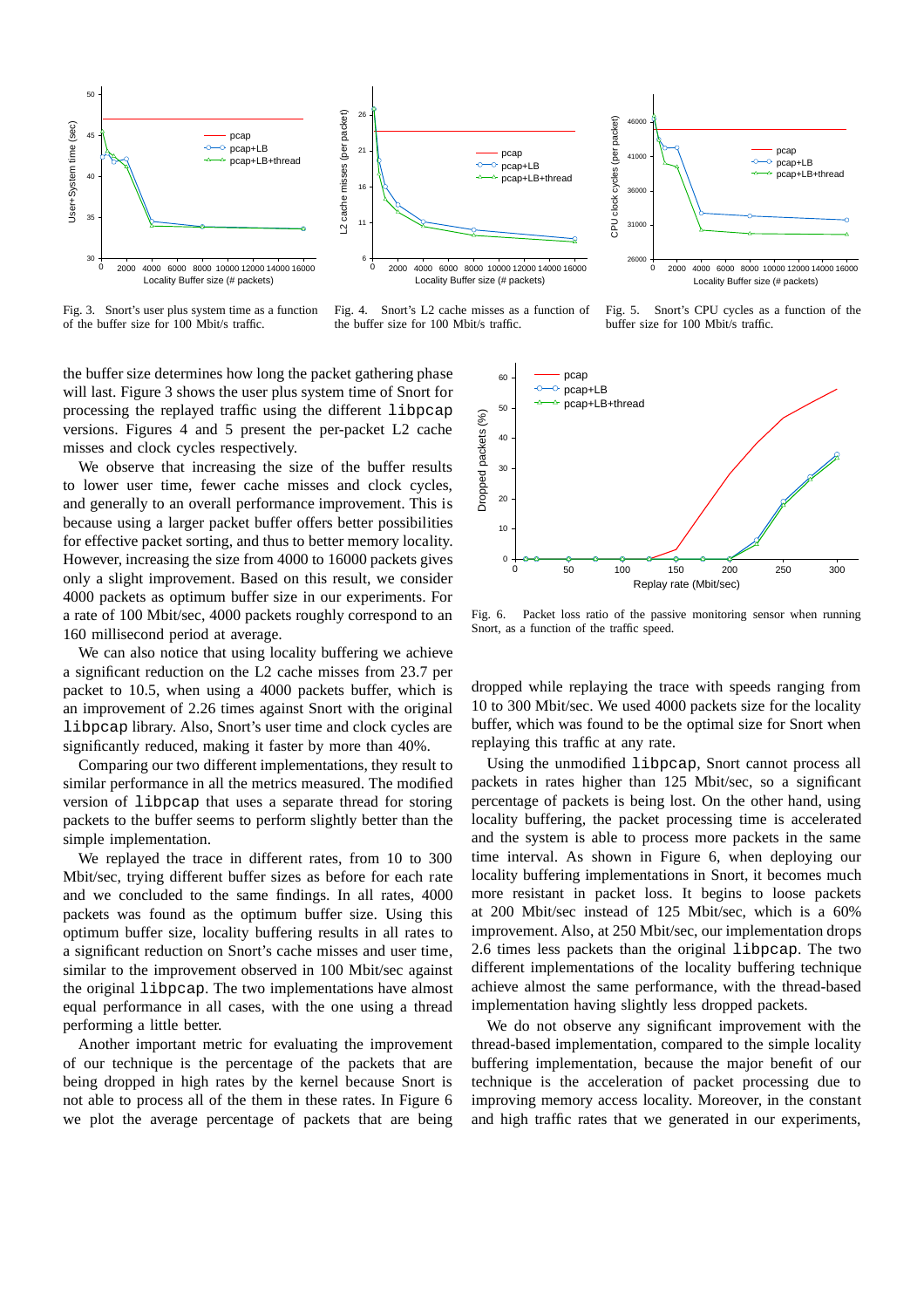

Fig. 7. Appmon's user plus system time as a function of the buffer size for 100 Mbit/s traffic.

the CPU time was not idle during the packet gathering phase, since packets were continuously arriving. In case of bursty traffic, however, the separate thread would be more resistant to dropping packets.

## *B. Appmon*

Appmon [2] is a passive network monitoring application for accurate per-application traffic identification and categorization. It uses deep-packet inspection and packet filtering for attributing flows to the applications that generate them. We ran Appmon on top of our modified versions of libpcap and examined the improvement that they can offer using different buffer sizes that vary from 100 to 16000 packets. Figure 7 presents the Appmon's user plus system time measured while replaying the trace at a constant rate of 100 Mbit/sec.

The results show that the Appmon's performance can be improved using the locality buffering implementations. Its cache misses are reduced from 8.4 to 7.1 misses per packet, when used buffer size of 8000 packets, that is a 18% improvement. Thus, the user plus system time is reduced by more than 30% compared width the original libpcap. The optimum buffer size in the case of Appmon, based on the these results, seems to be around 8000 packets. Our different implementations resulted again to very close performance, with the first one giving a little better results this time.

We were also running Appmon when replaying traffic in rates varying from 10 to 300 Mbit/sec, observing always similar results. Since Appmon does significantly less processing than snort, no packets were dropped in these rates. The output of Appmon remains identical in all cases, which means that the periodic packet stream sorting does not affect the correct operation of Appmon's classification process.

# *C. Fprobe*

Fprobe [3] is a passive monitoring application that collects traffic statistics for each active flow and exports corresponding NetFlow records. We ran Fprobe with our modified versions of libpcap and performed the same measurements as with Appmon. Figure 8 plots the user plus system time of the Fprobe variants per buffer sizes from 100 up to 16000 packets, while replaying the trace at 100 Mbit/sec rate.



Fig. 8. Fprobe's user plus system time as a function of the buffer size for 100 Mbit/s traffic.

We notice a speedup of about 30% when locality buffering is enabled. The buffer size that optimizes overall performance is again around 8000 packets. We notice that in Appmon and Fprobe tools the optimum buffer size is about 8000 packets, while in Snort 4000 packets size is enough to optimize the performance. This happens because Appmon and Fprobe are not so CPU-intensive as Snort, so they require a larger amount of packets to be sorted in order to achieve a significant performance improvement. Finally, we observe that the version of libpcap that uses a separate thread for storing packets gives better performance in Fprobe for some of the buffer sizes, but it is not clear which of these two versions is preferable in this case. Similar results were observed in all rates of the replayed traffic.

## V. RELATED WORK

The concept of locality buffering for improving passive network monitoring applications, and, in particular, intrusion detection and prevention systems, was first introduced by Xinidis et al. [7], as part of a load balancing traffic splitter for multiple network intrusion detection sensors that operate in parallel. In this work, the load balancer splits the traffic to multiple intrusion detection sensors, so that similar packets (e.g. packets destined to the same port) are processed by the same sensor. However, in this approach the splitter uses a limited number of locality buffers and copies each packet to the appropriate buffer based on hashing on its destination port number. Our approach differs in two major aspects. First, we have implemented locality buffering within a packet capturing library, instead of a separate network element. To the best of our knowledge, our prototype implementation within the libpcap library is the first attempt for providing memory locality enhancements for accelerating packet processing in a generic and transparent way for existing passive monitoring applications. Second, the major improvement of our approach is that packets are not actually copied into separate locality buffers. Instead, we maintain a separate index which allows for scaling the number of locality buffers up to 64K.

Locality enhancing techniques for improving server performance have been widely studied. For instance, Markatos et al. [8] present techniques for improving request locality on a